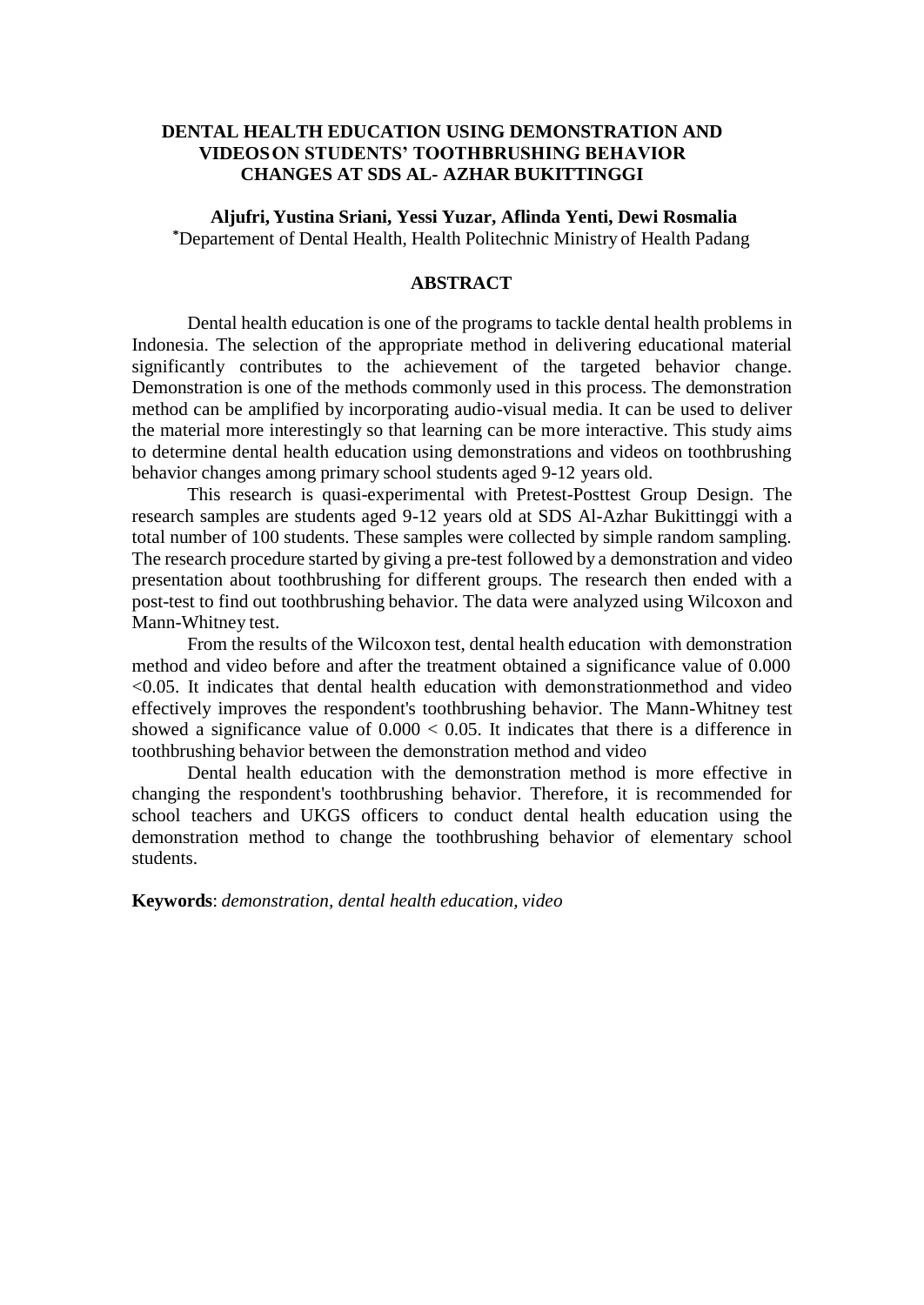#### **Introduction**

It is necessary to maintain dental health from an early age, but many people still ignore their oral and dental health. The results of the Basic Health Research (Riskesdas) in Indonesia in 2007 (Depkes RI, 2007) revealed that 91.1% of the population, aged ten years and over, performed toothbrushing every day, but only 12.6% of the population performed toothbrushing in the morning and at night, 28.7% of them before bed at night, and 7.3% of them after breakfast and before bed as it is recommended. The results of Riskesdas 2013 indicated that 76.6% of the Indonesian population showed good toothbrushing behavior in the morning and at night, and only 2.3% of them performed toothbrushing in the morning after breakfast and at night before bed (Kemenkes RI, 2013).

The results of 2007 Riskesdas for the province of West Sumatra indicated that 92.7% of the population, aged ten years and over, performed toothbrushing every day; 85.9% of them performed toothbrushing in the morning and at night; only 5.0% of them performed it after breakfast and 20.1% before bed. The results of the 2013 Riskesdas for West Sumatra that 97.3% of the population, aged ten years and over, performed toothbrushing every day; 70.8% of them performed toothbrushing in the morning and at night; only 2.5% of them performed it after breakfast and 21.6% before bed. Based on these data, it can be seen that the toothbrushing behavior among the population aged ten years and over, especially in the province of West Sumatra, is not good.

One of the efforts to prevent and overcome dental health problems is through the Dental Health Education (DHE) approach. Dental health education delivered to individuals or communities is expected to change their dental health behavior. The dental health education program is one of the programs that should be implemented by the Public Health Center (Puskesmas) integrated with other health promotion efforts. It is aimed at individuals who come to the center or community groups in its work area (Budiharto, 2010).

Dental and oral health services for school children are carried out through basic dental, and oral health activities at the Public Health Center integrated with the main activities of the School Health Unit (UKS) in the form of the School Dental Health Unit (UKGS) program. UKGS program is a public health effort aimed at maintaining and improving all students' dental and oral health in the target schools supported by personal health promotion through promotive and preventive measures (Kemenkes RI, 2012). One of the promotive efforts in the UKGS program is providing counseling on dental and oral health about proper and correct toothbrushing, such as the good type oftoothbrush and toothpaste, the correct method of toothbrushing, and the correct time andfrequency of toothbrushing (Dewanti, 2012).

Behavior changes in knowledge, attitudes, and skills occur because of the interaction between new experiences and previous ones. The learning process involving more senses, for example, by combining the sense of sight hearing, will be more readily accepted and remembered by students than those involving only one sense.

Direct counseling is one of the efforts to improve children's dental and oral health. The counseling method commonly used is demonstration. The demonstration method presents information by showing an object or demonstrating a procedure directly. Visual aids, questions, and answers accompany the presentation of the materials with the demonstration. This method can demonstrate how to maintain dental and oral health by demonstrating the correct way of toothbrushing, using a good toothbrush and dental visual aids (models). The demonstration method can be amplified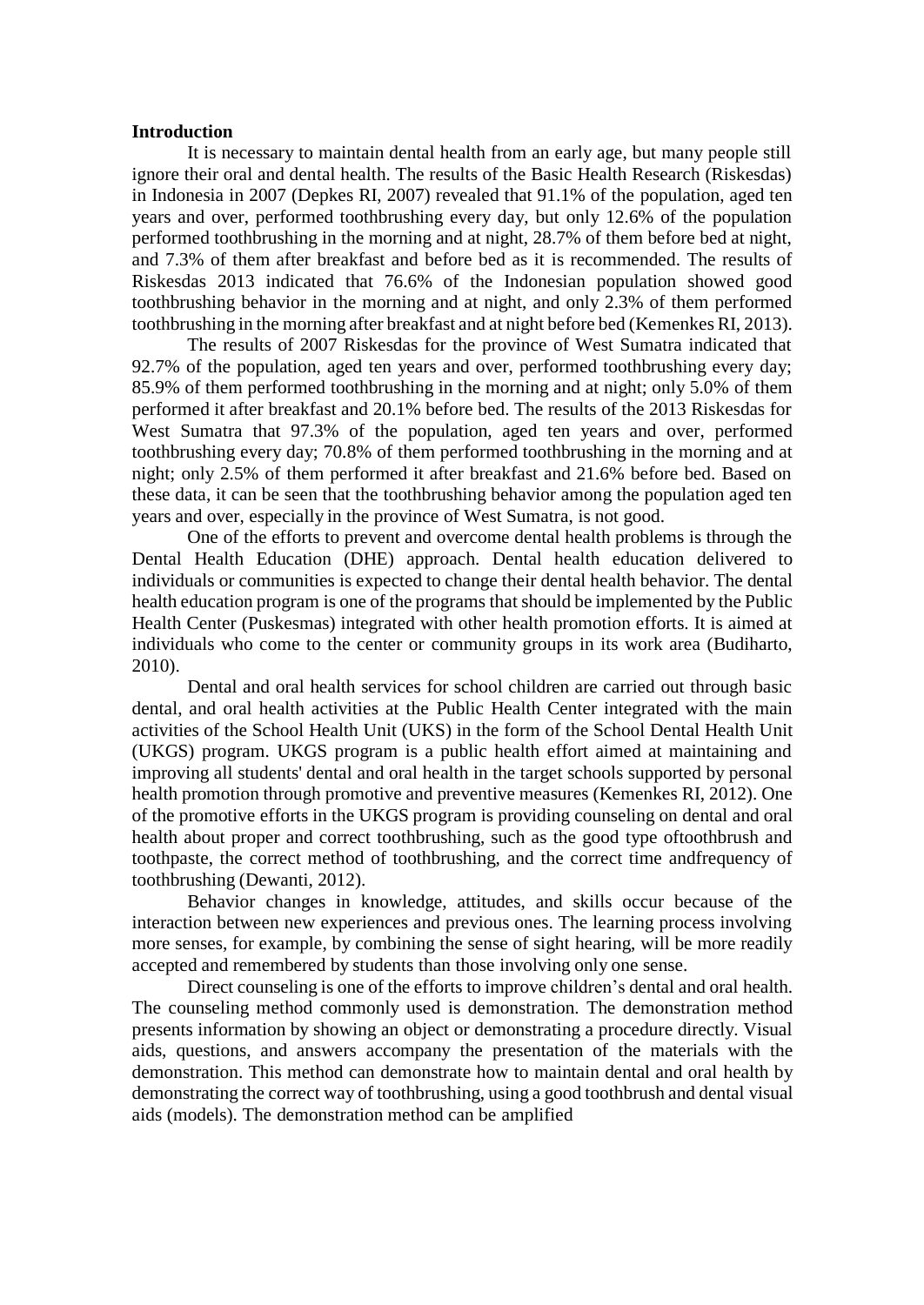with audio-visual media. This method can be used to deliver material more interestingly so that learning can be more interactive (Siahaan et al., 2016).

The study by Maria (2016) (Siahaan et al., 2016) on the effectiveness of the combination of audio-visual and the demonstration method to mothers on reducing children's plaque index showed that the combined audio-visual and demonstration method was more effective than the single demonstration method in lowering children's plaque index. Based on the research by Ridwan et al. (2019) (Febrianta et al., 2019) on the effect of video media on knowledge and attitudes of pregnant women about anemia in the Nanggulan Public Health Center area of Kulon Progo Regency, there was an increase in knowledge and attitudes of pregnant women about the problem of anemia byusing video media.

## **Method**

This study is pre-experimental with a pretest-posttest group design to determine phenomena or effects resulting from specific treatments. With this design, the same questionnaire was tested on the same respondents twice, before the treatment with the demonstration method and videos and after the treatment with the demonstration method and videos. This research was conducted at SDS Al Azhar, Bukittinggi, in October 2018. The population in this study are students aged 9-12 years old at SDS Al Azhar Bukittinggi. The sample size in this study was determined by using the Lemeshow formula (Dahlan, 2014), with a total sample of 100 students for the two groups. Samples were selected through simple random sampling.

The instrument used in this research was a toothbrushing behavior questionnaire, which contained questions regarding knowledge, attitudes, and behavior about toothbrushing (good types of brush and toothpaste, correct toothbrushing methods, toothbrushing time, and frequency). Toothbrushing videos contained sounds and pictures about toothbrushing (good types of brush and toothpaste, proper toothbrushing methods, toothbrushing time, and frequency).

The data were collected by conducting a pre-test using the questionnaire about toothbrushing behavior to Groups I and II to measure their knowledge, attitudes, and toothbrushing behavior. Then, the counseling about toothbrushing was given to group I with the demonstration method and group II with video presentation. Furthermore, the second behavioral measurement after the treatment was performed. Data analysis was carried out using univariate and bivariate analysis. Bivariate analysis was conducted to see a difference between the two groups before and after the treatment. Because the data were not normally distributed, the test used was the non-parametric test, namely the Wilcoxon and Mann-Whitney test to see differences in toothbrushing behavior with the demonstration method and video presentation.

#### **Findings and Discussion**

1. Distribution of Respondents by Age and Sex

Table 1. Distribution of Respondents by Age and Sex

|                 | Demonstration |      | Video presentation |  |  |
|-----------------|---------------|------|--------------------|--|--|
| Characteristics | Number        | $\%$ | Number             |  |  |
| Age             |               |      |                    |  |  |
| 9 years old     |               |      |                    |  |  |
| 10 years old    |               |      |                    |  |  |
| 11 years old    |               |      |                    |  |  |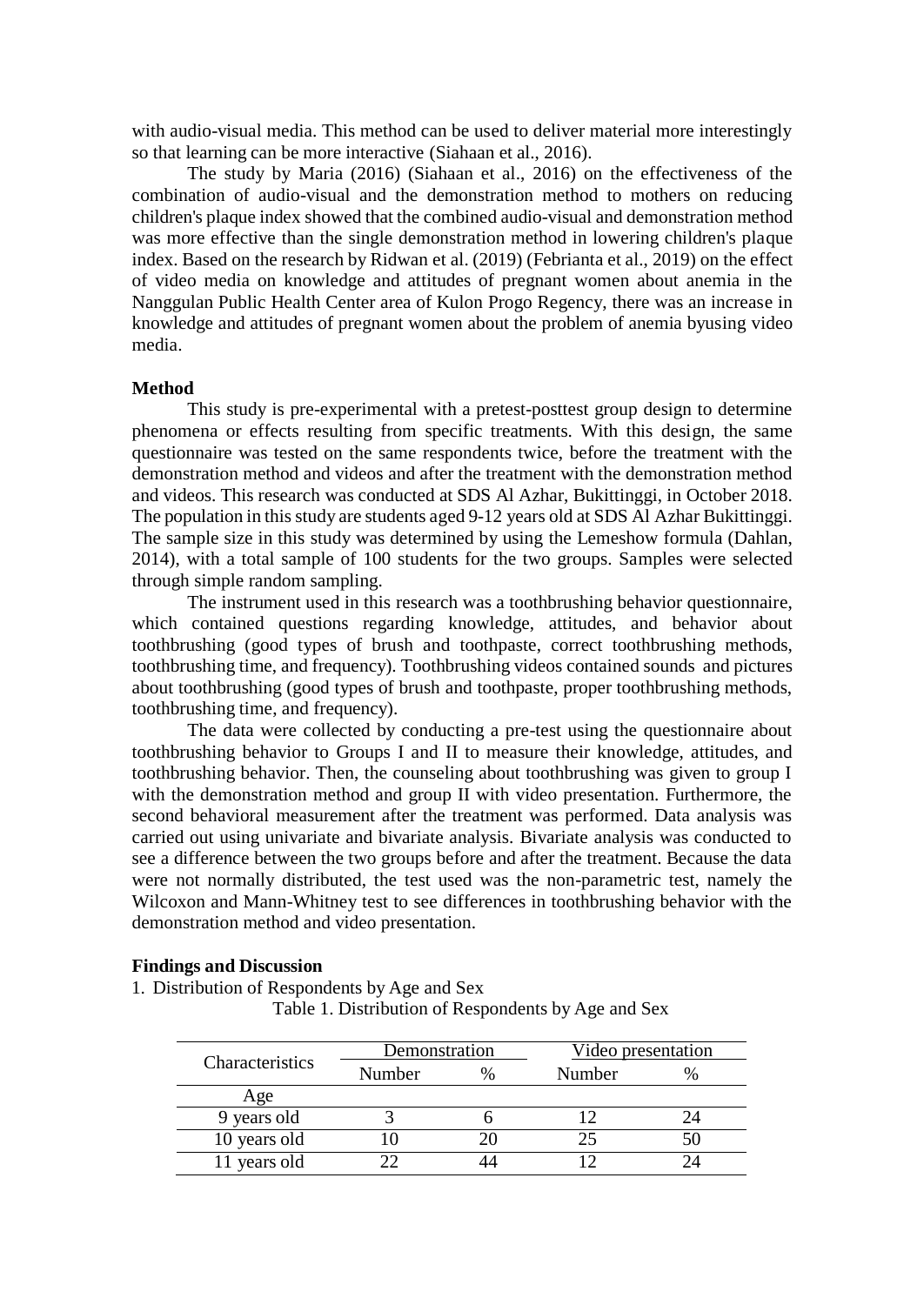| 12 years old |      |    |
|--------------|------|----|
| Total        |      |    |
| <b>Sex</b>   |      |    |
| Male         |      |    |
| Female       | . or |    |
| Total        |      | ∩∩ |

Table 1 shows that the sex of most respondents in the demonstration group is female (56%), while the video group is mostly male (64%). Based on the age of the respondents, the demonstration group is mostly 11 years old (44%), while the video group is mostly 10 years old (50%).

2. Research Findings on Knowledge with Demonstration and Video presentation Table 2. Findings on Analysis of Knowledge with Demonstration and Video presentation

|           | Demonstration |      |          |     | Video presentation |               |          |    |
|-----------|---------------|------|----------|-----|--------------------|---------------|----------|----|
| Category  | Pre-test      | $\%$ | Posttest | %   | Pre-test           | $\frac{0}{0}$ | Posttest | %  |
| Good      | 28            | 56   | 35       | 70  | 28                 | 56            | 28       | Эb |
| Less      |               |      | 15       | 30  | 22                 | 44            |          | 44 |
| Total     | 50            | 100  | 50       | 100 | 50                 | 100           | 50       |    |
| $P-value$ | റററ           |      |          |     | 000.00             |               |          |    |

Based on table 2, respondents' knowledge before the demonstration is in the good category (56%), and it is also in the same category after the demonstration (70%). There is an increase of 14% in respondents' knowledge after the demonstration. Meanwhile, in the video group, respondents' knowledge, both before and after the treatment, is in the same category with no change in its percentage (56%). Based on the Wilcoxon test, the significance value of the demonstration and videos is  $0.000 < 0.05$  for both. It indicates a difference in knowledge of toothbrushing before and after dental health education with the demonstration method and video presentation.

Respondents' answers showed that only 1 respondent could correctly answer all questions about toothbrushing in both the demonstration and video group. It happened because students did not understand how to brush their teeth properly and correctly. Based on interviews with UKS teachers at SDS Al-Azhar, Bukittinggi City, dental health workers did not routinely carry out UKGS (School Dental Health Unit) activities at the SDS. The action of toothbrushing at school was not routinely carried out either.

The analysis of the average pre-test score of the demonstration and video group showed no significant difference in the respondents' knowledge between the two groups. The average score for the demonstration group was 8 and 7.5 for the video group. This shows that the knowledge possessed by the two groups of respondents is relatively the same.

Respondents' knowledge about toothbrushing in the demonstration group before the treatment is in the good category (56%) and the good category after the demonstration (76%), so there is an increase of 14%. Based on the Wilcoxon test, a significance value  $\delta$  0.000 < 0.05 was obtained. It shows that dental health education with the demonstration method can increase respondents' knowledge.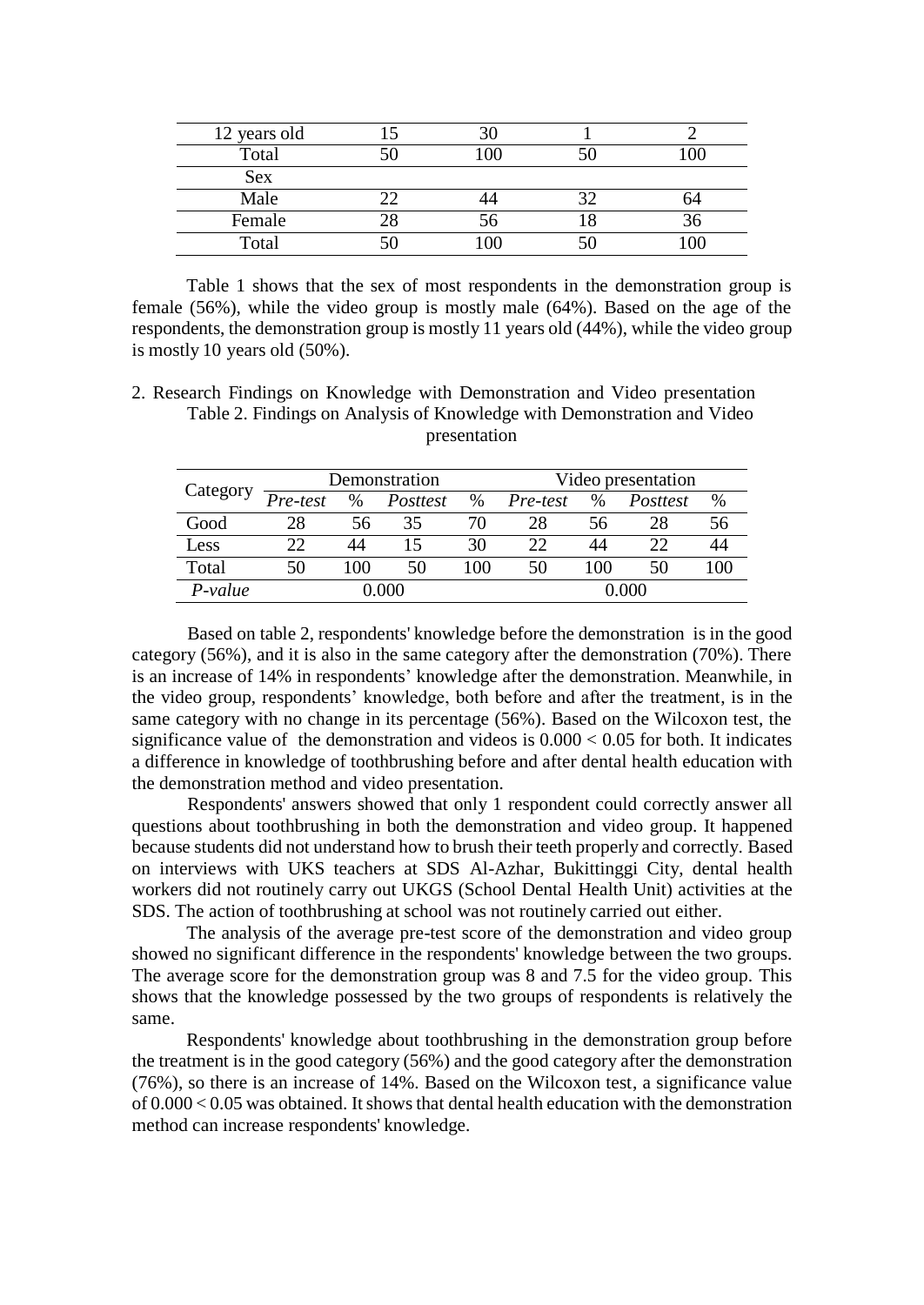These findings align with the research conducted by Usman (2006) (Usman, 2006) at SDN Labuhan Haji, which revealed that dental counseling with the demonstration method effectively increased children's oral health knowledge. There was a difference in children's knowledge before and after the treatment. Children's knowledge before the treatment was 45% in the sufficient category and 55% in the less category. After the treatment with the demonstration, the rate increased to 45% with the good knowledge category, 55% with the sufficient, and no respondent with less knowledge category.

The respondents' knowledge of toothbrushing in the video group before treatment is in a good category (56%) and also 56% after the treatment. However, the obtained positive rank value of 31 indicates thirty one respondents experienced an increase in their knowledge about toothbrushing after the treatment with an average increase of 17.58. Based on the Wilcoxon test, a significance value of  $0.000 < 0.05$  is obtained. It suggests a difference in the respondent's knowledge of toothbrushing beforeand after the video presentation. It indicates that dental health education by the video presentation can increase respondents' knowledge.

The results of this study are in line with research conducted by Kantohe et al. (2016) (Kantohe et al., 2016) at SDN Kolongan on the comparison of the effectiveness of dental health education using video and flip charts on increasing children's dental andoral health knowledge. This study showed that dental health education using video and flip charts effectively increased children's knowledge of dental and oral health.

Knowledge is the result of someone's knowing about an object through the senses they have. Sensing until producing knowledge is strongly influenced by the intensity of attention and perception towards the object. Most of a person's knowledge isobtained through the sense of hearing and the sense of sight (Notoatmodjo, 2012). Demonstration and videos both use the sense of hearing and sight. Dale (1969) said that the knowledge a person gains is influenced by the senses used; the more senses used to receives omething, the clearer the understanding obtained (Adiko et al., 2008).

| Presentation |          |      |               |      |                    |      |          |     |
|--------------|----------|------|---------------|------|--------------------|------|----------|-----|
|              |          |      | Demonstration |      | Video presentation |      |          |     |
| Category     | Pre-test | $\%$ | Posttest      | $\%$ | Pre-test           | $\%$ | Posttest | %   |
| Good         | 33       | 66   | 43            | 86   | 33                 | 66   | 38       | 76  |
| Less         | 17       | 34   |               | 14   | 17                 | 34   | 12       | 24  |
| Total        | 50       | 100  | 50            | 100  | 50                 | 100  | 50       | 100 |
| P-value      | 0.000    |      |               |      | <u>ን 000</u>       |      |          |     |

3. Research Findings on Attitude with Demonstration and Video presentation Table 3. Findings on Analysis of Attitude with Demonstration and Video

Based on table 3, the attitude of respondents before the demonstration is in the good category (66%), and it is also in the same category after the demonstration (86%). There is an increase of 20% in respondents' attitudes after the demonstration. Meanwhile, in the video group, respondents' attitude before the treatment is in the good category (66%), and it is also in the same category after the treatment (76%). There is an increase of 20% in respondents' attitudes after the video presentation. Based on the Wilcoxon test, the significance value of the demonstration and videos presentation is

 $0.000 < 0.05$  for both. It indicates a difference in attitude towards toothbrushing before and after dental health education with the demonstration method and video presentation.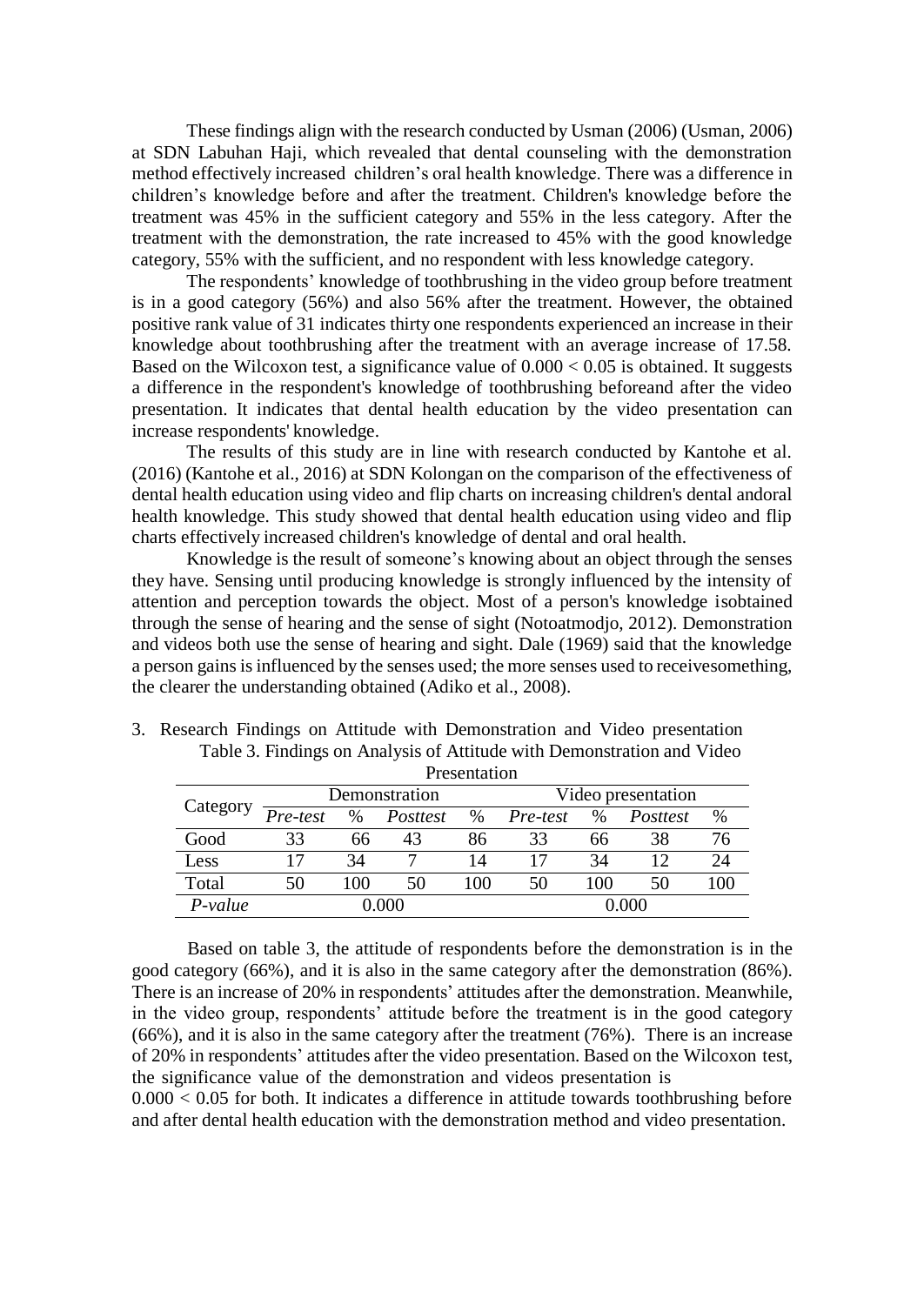There is an increase of 20% in respondents' attitude with demonstration and 10% with video presentation with a significance value  $0.000 < 0.05$  for both. Thus, it can be said that dental health education with the demonstration and video presentation is equally effective in improving respondents' attitudes towards toothbrushing.

The results of this study are different from those conducted by Hestiani et al. (2017) (Hestiani et al., 2017), which stated that the demonstration method in preventing dental caries was not effective in increasing knowledge, attitudes, and actions regarding the prevention of dental caries in fourth and fifth-grade students of SDN 1 Ranteangin, North Kolaka Regency.

Attitude is the most important concept in social psychology. One thing that must be considered when discussing life and social change is the individuals' attitude. Through attitudes, we can understand the process of consciousness that determines the real actions individuals may take in their social life. One of the determining factors in the formation of attitudes is personal experiences. Personal experiences directly experienced have a stronger influence than indirect experiences (Wawan & M., 2011). Dental health education with the demonstration and video presentation is a method that involves the senses of hearing and the senses of sight. The learning experience provided is a direct experience, in which the students feel the learning atmosphere themselves.

|           | Demonstration |      |          |     | <b>Video Presentation</b> |      |          |      |
|-----------|---------------|------|----------|-----|---------------------------|------|----------|------|
| Category  | Pre-test      | $\%$ | Posttest | %   | Pre-test                  | $\%$ | Posttest | $\%$ |
| Good      | 28            | 56   | フフ       | 54  | 28                        | 56   | 37       | 74   |
| Less      | 22            | 44   | 23       | 46  |                           | 44   |          |      |
| Total     | 50            | 100  | 50       | 100 | 50                        | 100  | 50       | 100  |
| $P-value$ |               |      |          |     |                           |      |          |      |

4. Research Findings on Action with Demonstration and Video presentation

Table 4. Findings on Analysis of Action with Demonstration and Video Presentation

Based on table 2, respondents' action before the demonstration is in the good category (56%) and changes into 54% after the demonstration. Meanwhile, respondents' action before the video presentation is in the good category (56%) and increases to 74% after the video. Based on the Wilcoxon test, the significance value of the demonstration is 0.001 and 0.000 < 0.05 for video presentation. It indicates a difference in the action of toothbrushing before and after dental health education with the demonstration methodand video presentation.

Table 4 shows respondents' action before the demonstration is in the goodcategory (56%) and changes into 54% after the demonstration, so there is a 2% decrease.It is probably caused by children's tendency to be more interested in audio- visual mediasuch astelevision and video than the demonstration. However, the obtained positive rankvalue of 29 indicates twenty nine respondents experienced an increase in their toothbrushing action after the treatment, with an average increase of 20.22.

Meanwhile, respondents' action in the video presentation is in the good category (56%) and increases to 74% after the presentation, so there is an 18% increase. The obtained positive rank value of 29 indicates twenty nine respondents experienced an increase in their toothbrushing action after the treatment, with an average increase of 18.00. The Wilcoxon test obtains a significance value of 0.000 < 0.05. Therefore, it can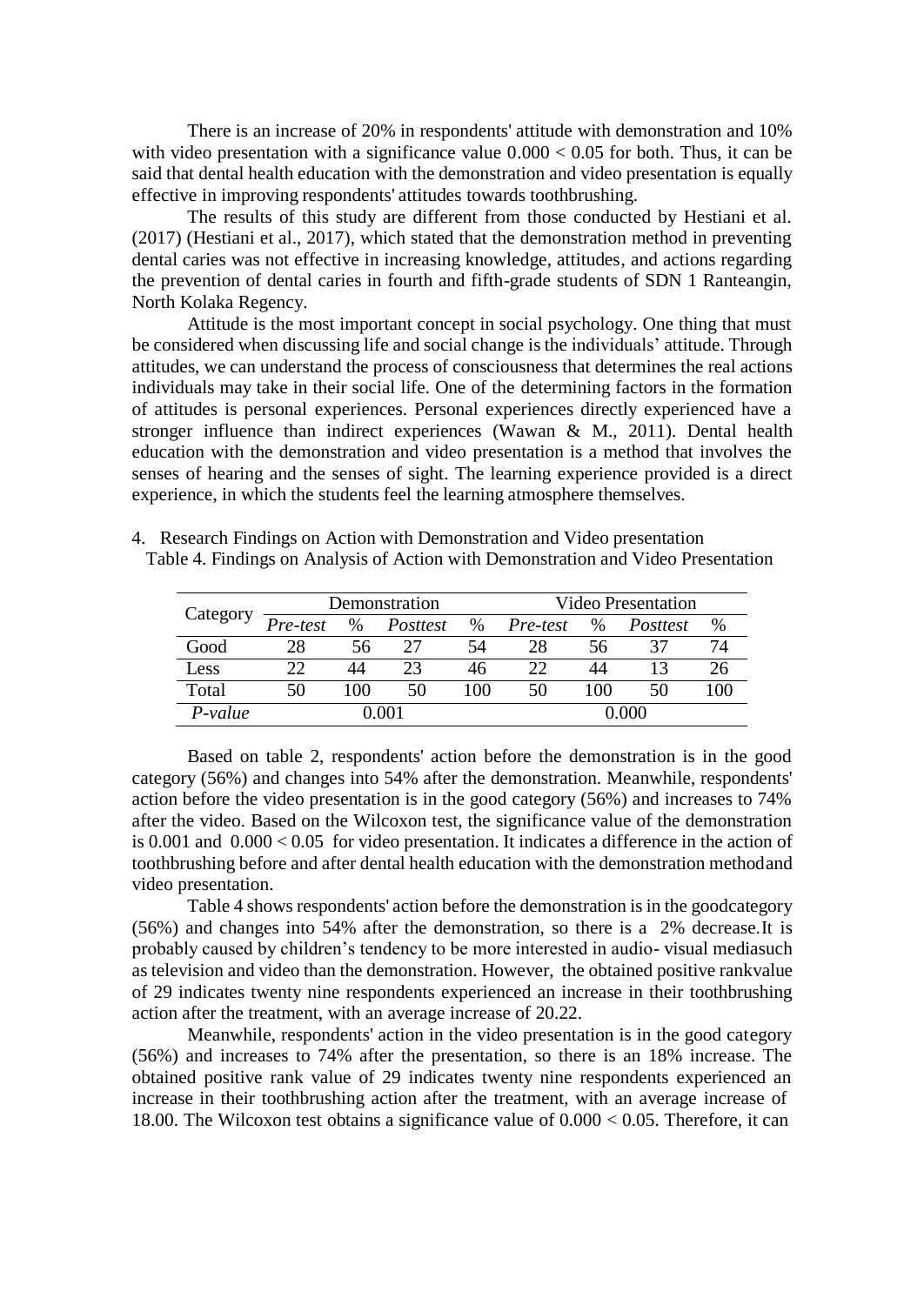be said that dental health education with the demonstration method and videos isequally effective in increasing respondents' toothbrushing action.

These findings are in line with those by Hidayati et al. (2013) (Hidayati et al., 2013), whose study revealed that health education with the demonstration method of SADARI practical skills affected students' SADARI practical skills in SMA Futuhiyyah Mranggen, Demak Regency.

|          | Demonstration |     |          |      | <b>Video Presentation</b> |      |          |      |
|----------|---------------|-----|----------|------|---------------------------|------|----------|------|
| Category | Pre-test      | %   | Posttest | $\%$ | Pre-test                  | $\%$ | Posttest | $\%$ |
| Good     | 26            | 52  | 31       | 62   |                           | 62   | 35       |      |
| Less     | 24            | 48  | 19       | 38   | 19                        | 38   |          | 30   |
| Total    | 50            | 100 | 50       | 100  | 50                        | 100  | 50       | 100  |
| P-value  |               |     |          |      |                           |      |          |      |

5. Research Findings on Behavior with Demonstration and Video presentation Table 5. Findings on Analysis of Behavior with Demonstration and Video Presentation

Based on table 5, respondents' toothbrushing behavior before the demonstration is mostly in the good category (52%), increasing to 62% after the demonstration. Meanwhile, respondents' behavior before video presentation is mostly in the good category (62%), increasing to 70% after the video presentation. Based on the Wilcoxon test, the significance value of demonstration and video presentation is 0.000 < 0.05 for both. It indicates a difference in toothbrushing behavior before and after dental health education with the demonstration method and video presentation.

Table 6. Findings on Analysis of Behavior with Demonstration and Video Presentation Using Wilcoxon Test

|                                                                                        |                          | Ranks   | Wilcoxon Test |           |  |
|----------------------------------------------------------------------------------------|--------------------------|---------|---------------|-----------|--|
| Group                                                                                  | Sum of Rank<br>Mean Rank |         |               | $P-value$ |  |
| Behavior before the<br>demonstration-Behavior<br>after the demonstration               | 26.30                    | 1210.00 | $-5.956$      | 0.000     |  |
| Behavior before the<br>video presentation-<br>Behavior after the video<br>presentation | 24.09                    | 1060.00 | $-5.694$      | 0.000     |  |

Based on table 6, the Wilcoxon Signed Ranks Test analysis results obtain a pvalue of 0.000 <0.05. Thus, it can be concluded that there is a difference in toothbrushing behavior before and after the demonstration method and videopresentation. The positive mean rank value for the demonstration is 26.30, meaning that twenty six students experienced an increase in their toothbrushing behavior from pre- test to post-test. Meanwhile, for video presentation, the positive mean rank value is 24.09, meaning that twenty four students experienced an increase in their toothbrushing behavior from pretest to post-test.

These test results prove that the two methods used in this study can improve respondents' toothbrushing behavior. The selection of the appropriate method in delivering educational material significantly contributes to the achievement of the targeted behavior change (Herijulianti et al., 2001). Strategies and methods and learning media used in the educational process will affect the success of an education (Usman,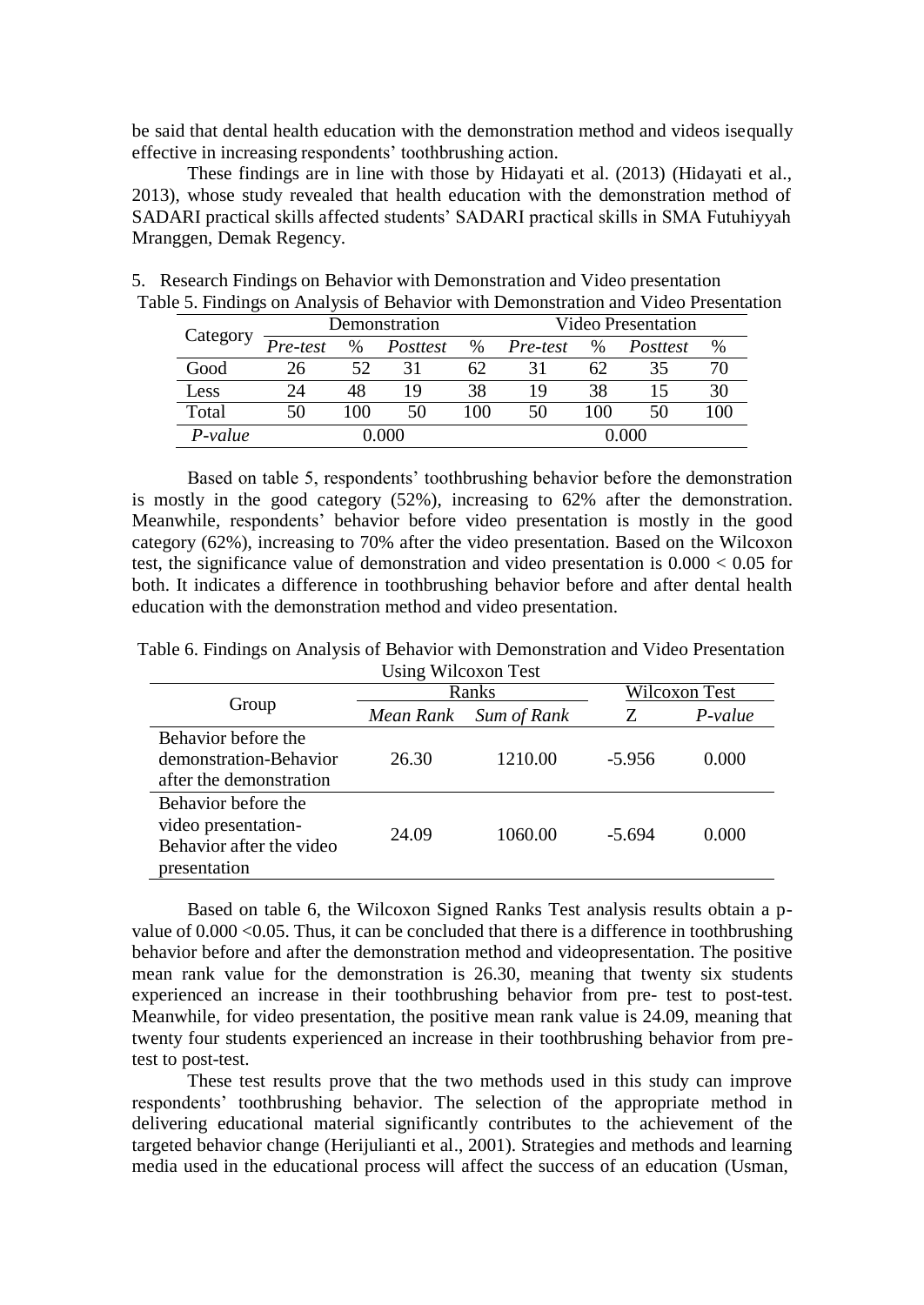2006). The research conducted by Ridwan (et al., 2019) (Febrianta et al., 2019) in Nanggulan public health center Kulon Progo showed an increase in knowledge and attitudes of pregnant women about the problem of anemia using video media.

| video Presentation Using Mann-Winthey Test |           |             |               |           |  |  |  |  |
|--------------------------------------------|-----------|-------------|---------------|-----------|--|--|--|--|
| Group                                      | Ranks     |             | Uji Statistik |           |  |  |  |  |
|                                            | Mean Rank | Sum of Rank |               | $P-value$ |  |  |  |  |
| Toothbrushing                              |           |             |               |           |  |  |  |  |
| behavior with                              | 64.73     | 3236.50     |               |           |  |  |  |  |
| demonstration                              |           |             |               |           |  |  |  |  |
| Toothbrushing                              |           |             | $-4.927$      | 0.000     |  |  |  |  |
|                                            |           |             |               |           |  |  |  |  |
| behavior with video                        | 36.27     | 1813.50     |               |           |  |  |  |  |
| presentation                               |           |             |               |           |  |  |  |  |

Table 7. Analysis of the Effect of Dental Health Education with Demonstration and Video Presentation Using Mann-Whitney Test

Based on the Mann Whitney test (table 7), the mean rank value for the demonstration is 64.73 and 36.27 for the video presentation. This suggests that the average increase in respondents' toothbrushing behavior after the demonstration is 64.73,and the average increase in respondents' toothbrushing behavior after the video presentation is 36.27. The significant value of the respondent's toothbrushing behavior after dental health education carried out with the demonstration and video presentation is 0.000 < 0.05. This indicates a difference in toothbrushing behavior between the demonstration method and video presentation. The demonstration method is more effective in improving respondents' toothbrushing behavior than the video presentation.

The research conducted by Ilyas & Putri (2012) (Ilyas & Putri, 2012) on the sixthgrade elementary school students in Padang Loang, Patampanoa, Pinrang Regency revealed that dental and oral health education through the demonstration method was effective in reducing dental plaque index. Another study conducted by Ali et al. (2016) (Ali et al., 2016) at SD GMIM Manado showed that Dental Health Education (DHE), through the demonstration of how to perform toothbrushing properly, was more effective in reducing the debris index than DHE without the demonstration.

Behavior changes in knowledge, attitudes, and skills occur because of the interaction between new experiences and previous ones. The learning process involving more senses, for example, by combining the sense of sight and hearing, will be more easily accepted and remembered by students than those that only involve one sense.

One of the most widely used theoretical bases for media use in the learning process is Dale's Cone of Experience (1969). The cone shows that one's learningoutcomes are obtained from direct (concrete) experience, the reality in one's living environment, then through artificial objects, to verbal symbols (abstract). Dale's Cone of Experience shows demonstration is in level four while video/film is in level seven. It means that based on this theory, demonstration has a higher intensity than video in targets' perception of the educational materials given, so it facilitates the absorption of the information conveyed easily (Adiko et al., 2008).

Demonstration presents information by showing an object, process, or procedure directly. The use of visual aids usually accompanies it. The advantage of using this method is that the targets' acceptance process of the educational material is much higher, so they will get a better and perfect understanding of the materials given, especially if they actively participate in the demonstration. The method can also reduce errors more effectively than reading and listening because the targets obtain clear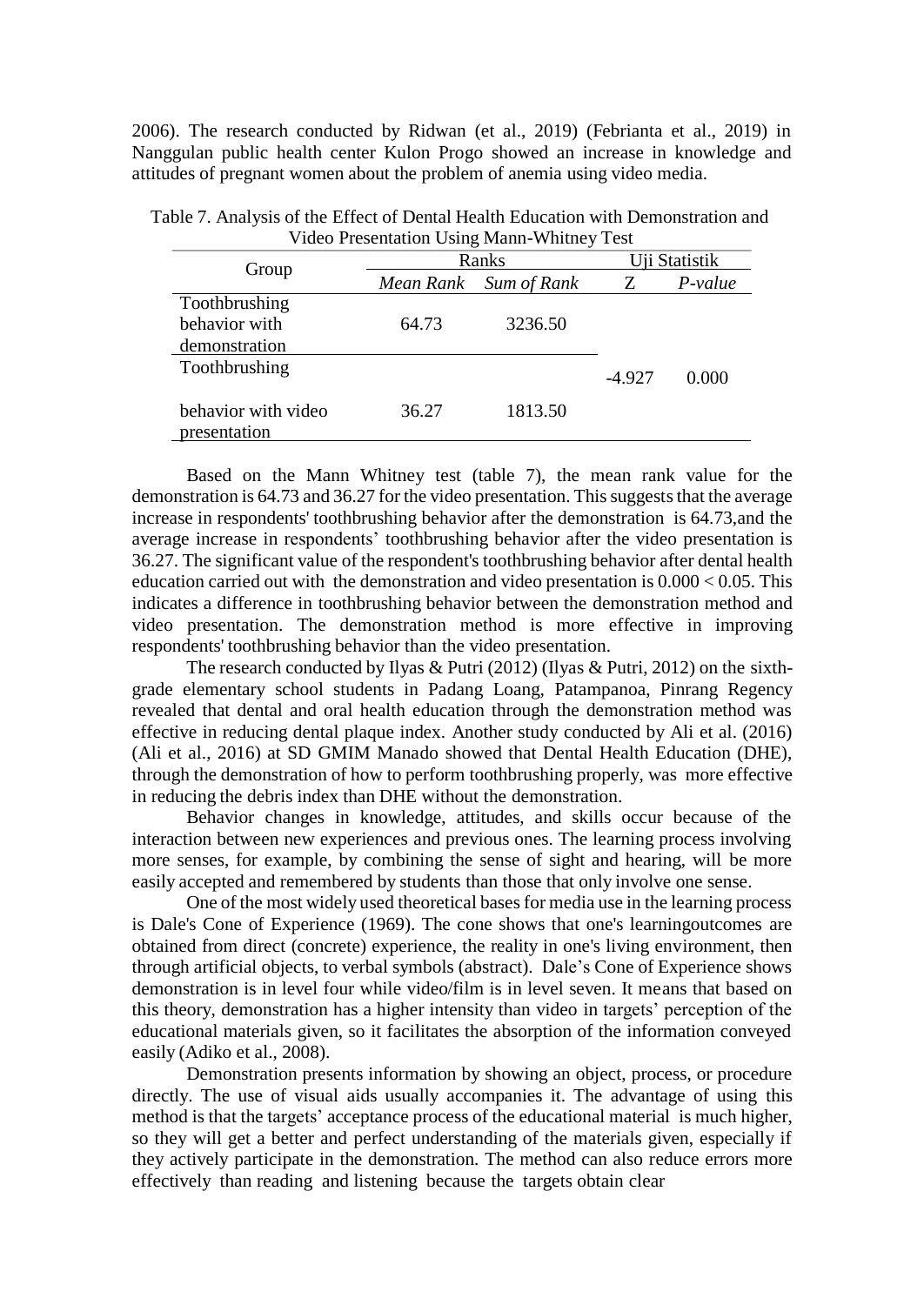perception from the results of the direct observation, and the objects used are real, so that the motivation to know more deeply and in detail is developed (Nurbayani & Tauchid, 2014).

#### **Conclusion and Suggestion**

This study concludes that there is a difference in toothbrushing behavior between the demonstration method and video presentation. The demonstration method is more effective in improving respondents' toothbrushing behavior than the video presentation.

It is suggested to the school, especially UKS teachers, to pay more attention to SDS Al-Azhar students' dental and oral health by demonstrating proper toothbrushing at least once a week by using the demonstration method to improve students' toothbrushing behavior. Future researchers are advised to research other methods of dental health education that are more effective in improving toothbrushing behavior.

## **References**

- Adiko, T., Ruhibah, D., Asni, Faisal, M., Sutomo, B., Sari, I. D., Gejir, I. N., Insanuddin, I., Suharjono, Raule, J. H., Abadi, M. T., Ratnasari, Emini, & Mardelita, S. (2008). *Buku Ajar Media Komunikasi Pembelajaran*.
- Ali, R. A., NS., W. V., & Mintjelungan, C, N. (2016). Efektifitas Dental Health Education Disertai Demonstrasi Cara Menyikat Gigi terhadap Tingkat Kebersihan Gigi dan Mulut Anak Sekolah Dasar. *Jurnal Ilmiah Farmasi-UNSRAT*, *5*(1). https://doi.org/2302-2493
- Budiharto. (2010). *Pengantar Ilmu Perilaku Kesehatan dan Pendidikan Kesehatan Gigi*. EGC.
- Dahlan, S. M. (2014). *Langkah-langkah Membuat Proposal Penelitian Bidang Kedokteran dan Kesehatan*. Sagung Seto. [http://ucs.sulsellib.net//index.php?p=show\\_detail&id=91929](http://ucs.sulsellib.net/index.php?p=show_detail&id=91929)
- Depkes RI. (2007). *Laporan Hasil Riset Kesehatan dasar Indonesia (Riskesdas)*. Badan Penelitian dan Pengembangan Kesehatan Republik Indonesia.
- Dewanti. (2012). *Hubungan tingkat pengetahuan tentang kesehatan gigi dengan perilaku perawatan gigi pada anak usia sekolah di SDN Pondok Cina 4 Depok*. Universitas Indonesia.
- Febrianta, R., Gunawan, I. M. A., & Sitasari, A. (2019). Pengaruh Media Video Terhadap Pengetahuan Dan Sikap Ibu Hamil Tentang Anemia Di Wilayah Kerja Puskesmas Nanggulan Kabupaten Kulon Progo. *Jurnal Teknologi Kesehatan (Journal of Health Technology)*, *15*(2), 81–90.
- Herijulianti, E., Artini, S., & Indriani, T. S. (2001). *Pendidikan Kesehatan Gigi*. EGC.
- Hestiani, Yuniar, N., & Erawan, P. E. M. (2017). Efektivitas Metode Demonstrasi(Sikat Gigi) Terhadap Peningkatan Pengetahuan, Sikap Dan Tindakan Terkait Pencegahan Karies Gigi Pada Siswa Kelas Iv Dan V Di Kecamatan Ranteangin Kabupaten Kolaka Utara Tahun 2016. *Jurnal Ilmiah Mahasiswa Kesehatan Masyarakat Unsyiah*, *2*(5), 1–10.
- Hidayati, A., Salawati, T., & Istiana, S. (2013). Pengaruh Pendidikan Kesehatan Melalui Metode Ceramah dan Demonstrasi dalam Meningkatkan Pengetahuan tentang Kanker Payudara dan Keterampilan praktik SADARI pada Siswi SMA Futuhiyyah Mraggen Kabupaten Demak. *Jurnal Kebidanan*, *1*(1), 1–8. [http://jurnal.unimus.ac.id/index.php/jur\\_bid/article/view/551](http://jurnal.unimus.ac.id/index.php/jur_bid/article/view/551)

Ilyas, M., & Putri, I. N. (2012). Efek Penyuluhan Metode Demonstrasi Menyikat Gigi